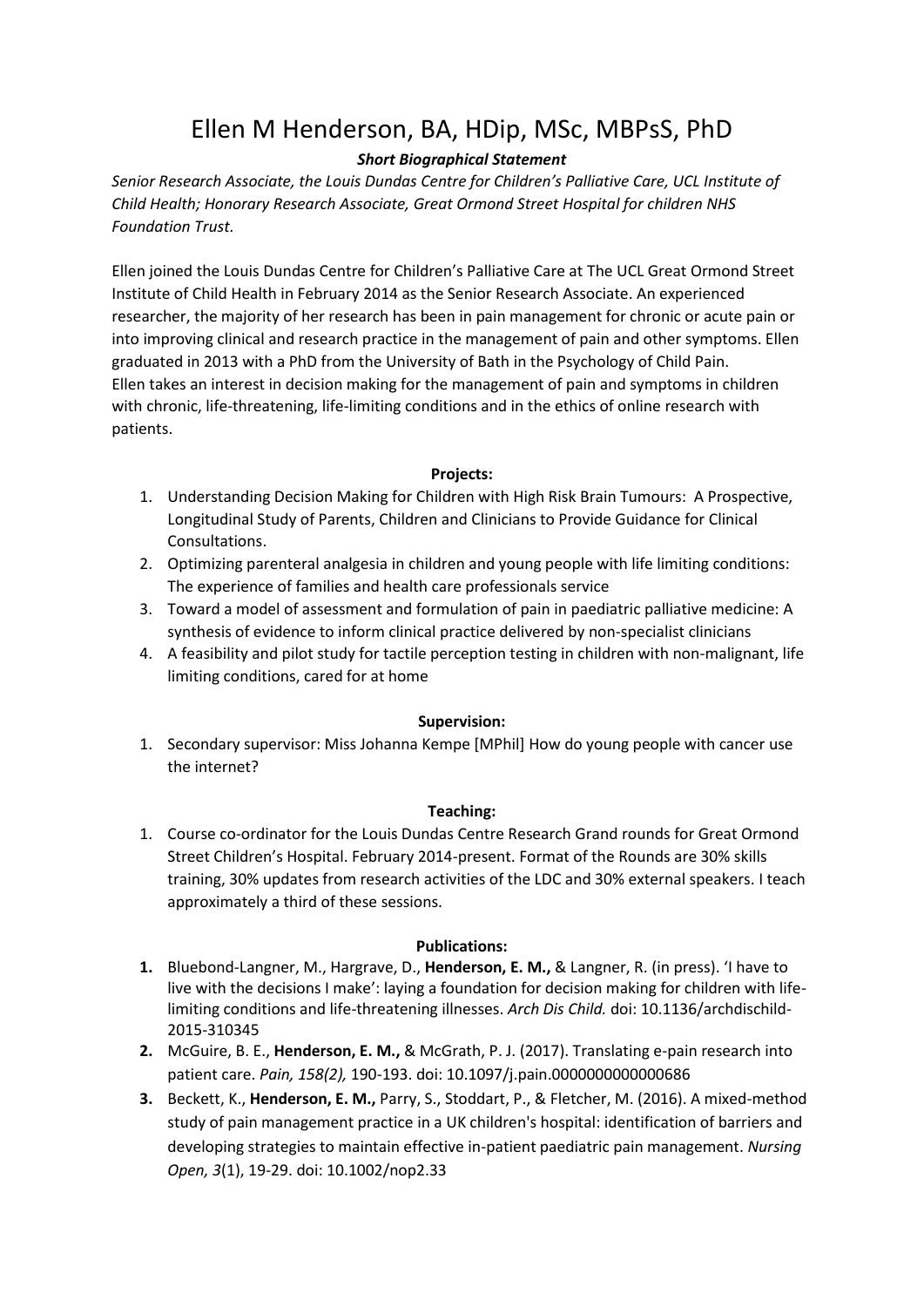- **4.** Craig, F., **Henderson, E.M.,** Bluebond-Langner, M. (2015). Management of respiratory symptoms in paediatric palliative care. *Current Opinion in Supportive and Palliative Care, 9 (3),* 217-226. Doi: 10.1097/SPC.0000000000000154
- **5. Henderson, E. M.,** & Fletcher, M. (2014). Nursing culture: An enemy of evidence-based practice? A focus group exploration. *Journal of Child Health Care, 19*(4), 550-557. doi: 10.1177/1367493514530956
- **6. Henderson, E. M.,** & Eccleston, C. (2013). An online adolescent message board discussion about the internet. *Journal of Child Health Care, 19(3),* 412-418. doi: 10.1177/1367493513509420
- **7. Henderson, E. M.,** Keogh, E., & Eccleston, C. (2013). Why go online when you have pain? A qualitative analysis of teenagers' use of the internet for pain management advice. *Child Care Health and Development, 40(4),* 572-579. Doi: 10.1111/cch.12072
- **8. Henderson, E. M.,** Keogh, E., Rosser, B. A., & Eccleston, C. (2013). Searching the Internet for help with pain: Adolescent search, coping, and medication behaviour. *British Journal of Health Psychology, 18(1),* 218-232. doi: 10.1111/bjhp.12005
- **9. Henderson, E. M.,** Law, E. F., Palermo, T. M., & Eccleston, C. (2012). Ethical guidance for pediatric e-health research using examples from pain research with adolescents. *Journal of Pediatric Psychology, 37,* 1116-1126. doi: 10.1093/jpepsy/jss085
- **10. Henderson, E. M.,** Rosser, B. A., Keogh, E., & Eccleston, C. (2012). Internet sites offering adolescents help with headache, abdominal pain, and dysmenorrhoea: a description of content, quality, and peer interactions. *Journal of Pediatric Psychology*, *37 (3),* 262-271. doi: 10.1093/jpepsy/jsr100

### **Selected presentations:**

- *1.* **Henderson, E. M.** (2016). Suitability, feasibility, utilisation and acceptability of patient controlled analgesia in the community for children with life limiting conditions (oral presentation). *3rd Congress on Paediatric Palliative Care: a Global Gathering (Rome).*
- **2. Henderson, E. M.** (2015). Our history, our present, our future: creating an evidence base for pain management in paediatric palliative care, a story of barriers and clever ways to overcome them: The Louis Dundas Centre Symposium (oral presentation). *7 th International Conference in Paediatric Palliative Care (Cardiff).*
- **3. Henderson, E.M.,** McGuire, B., &**.** McGrath, P. (2014). A debate about the ethics of online interventions for pain (oral presentation). *The Canadian Pain Society Meeting (Quebec).*
- *4.* **Henderson, E. M.,** Keogh, E., & Eccleston, C. (2012). An online message board discussion of pain coping behaviour amongst frequent adolescent users of online pain information: Let's chat pain. *The British Pain Society ASM (Liverpool).*
- **5. Henderson, E. M.,** Keogh, E., & Eccleston, C. (2012). Ethical guidance for paediatric e-health research in the context of pain. *The British Pain Society ASM (Liverpool).*
- **6. Henderson, E. M.,** Keogh, E., & Eccleston, C. (2012). A focus group discussion of the factors inhibiting online information seeking around pain in a group of healthy adolescents. *The British Pain Society ASM (Liverpool).*
- *7.* **Henderson, E. M.,** & Moore, D. J. (2013). A Developmental Psychology of Paediatric Pain: A topical Review. *9th International Symposium on Pediatric Pain (Stockholm).*
- *8.* **Henderson, E. M.,** & Eccleston, C. (2013). The hierarchy of online information seeking about pain. *9th International Symposium on Pediatric Pain (Stockholm).*
- *9.* **Henderson, E. M.,** & Eccleston, C. (2013). The ethics of online research for adolescents in pain: lessons learned. *9th International Symposium on Pediatric Pain (Stockholm).*